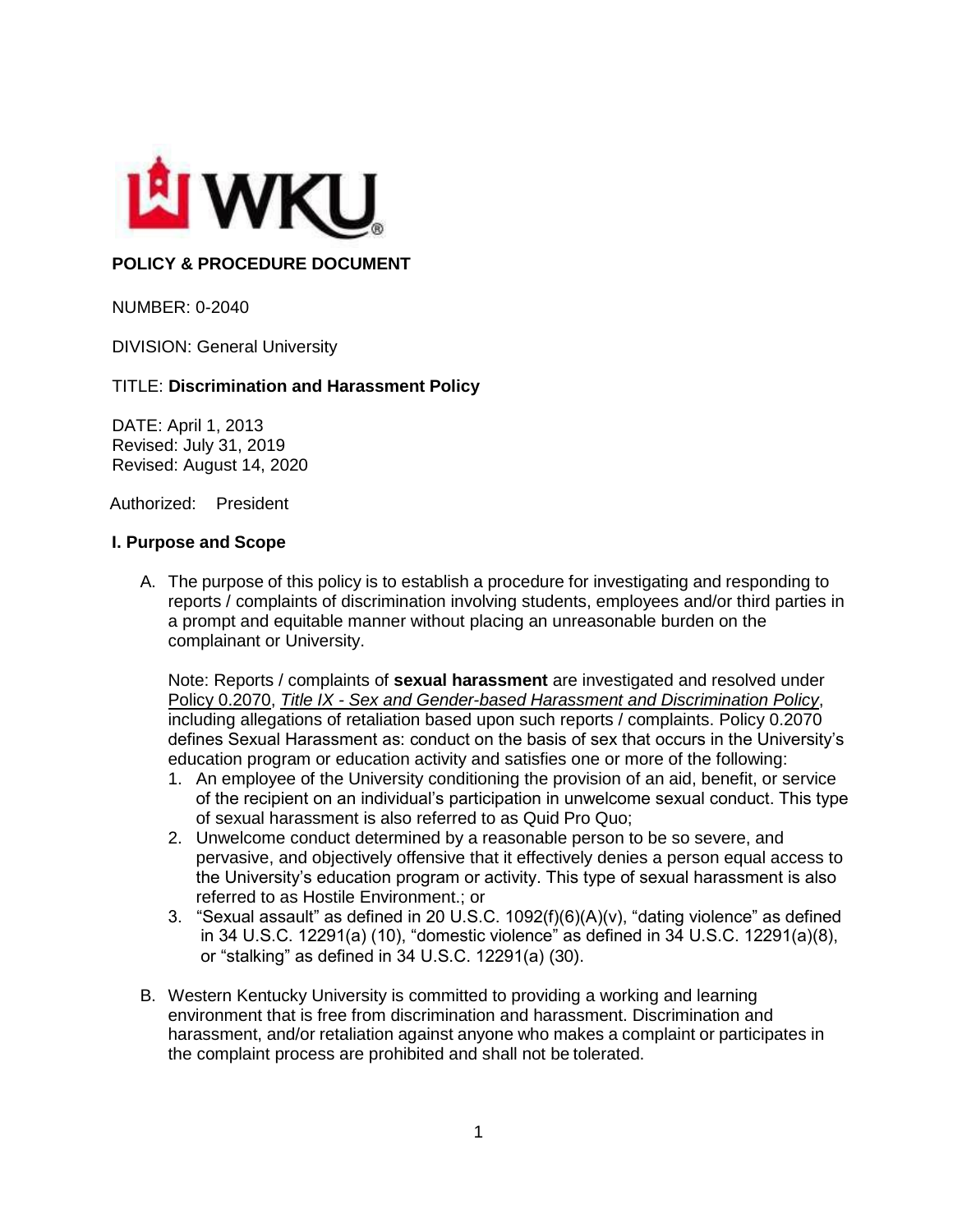- C. The University specifically reserves the right to modify and/or amend any or all of the procedure(s) outlined herein at any time as circumstances may require. As may be applicable, the affected parties will be notified in the event circumstances arise which warrant procedural amendments.
- D. Conduct prohibited under this policy does not include verbal expressions or written material that is relevant and related to course subject matter or curriculum, and this policy shall not abridge academic freedom or the University's educational mission.

*This policy does not supersede or replace any grievance or complaint procedures contained in the Faculty Handbook.*

*This policy does not supersede 0-2070, Sex and Gender-based Harassment, Discrimination, and Retaliation; the two are mutually exclusive.*

## **II. Definitions:**

- A. Discrimination: an action or behavior that results in negative or different treatment of an individual based upon race, color, ethnic origin, national origin, creed, religion, political belief, sexual orientation, gender identity/expression, marital status, age, uniform service, veteran status, pregnancy, childbirth or related medical conditions, or physical or mental disability.
- B. Harassment: any physical, behavioral or verbal abuse of a person based upon race, color, ethnic origin, national origin, creed, religion, political belief, sexual orientation, gender identity/expression, marital status, age, uniform service, veteran status, pregnancy, childbirth or related medical conditions, or physical or mental disability, where:
	- 1. Tolerance of or participation in the offensive conduct explicitly or implicitly becomes a condition of employment or participation in a university course, program or activity; or
	- 2. The conduct is sufficiently severe, pervasive or persistent to interfere with an individual's work, academic or program participation; or
	- 3. The conduct creates an environment that a reasonable person would consider intimidating, hostile, or offensive.
- C. Hostile Work Environment: Actions or behavior which discriminate against a member of a protected classification (i.e., sex, race, color, ethnic origin, national origin, creed, religion, political belief, sexual orientation, gender identity/expression, marital status, age, uniform service, veteran status, pregnancy, childbirth or related medical conditions, or physical or mental disability), and are severe and pervasive to the extent that the actions or behavior interfere with an employee's ability to perform his or her job or interfere with a student's access to educational opportunities.
- D. Retaliation: Retaliation occurs when an adverse action is taken against an individual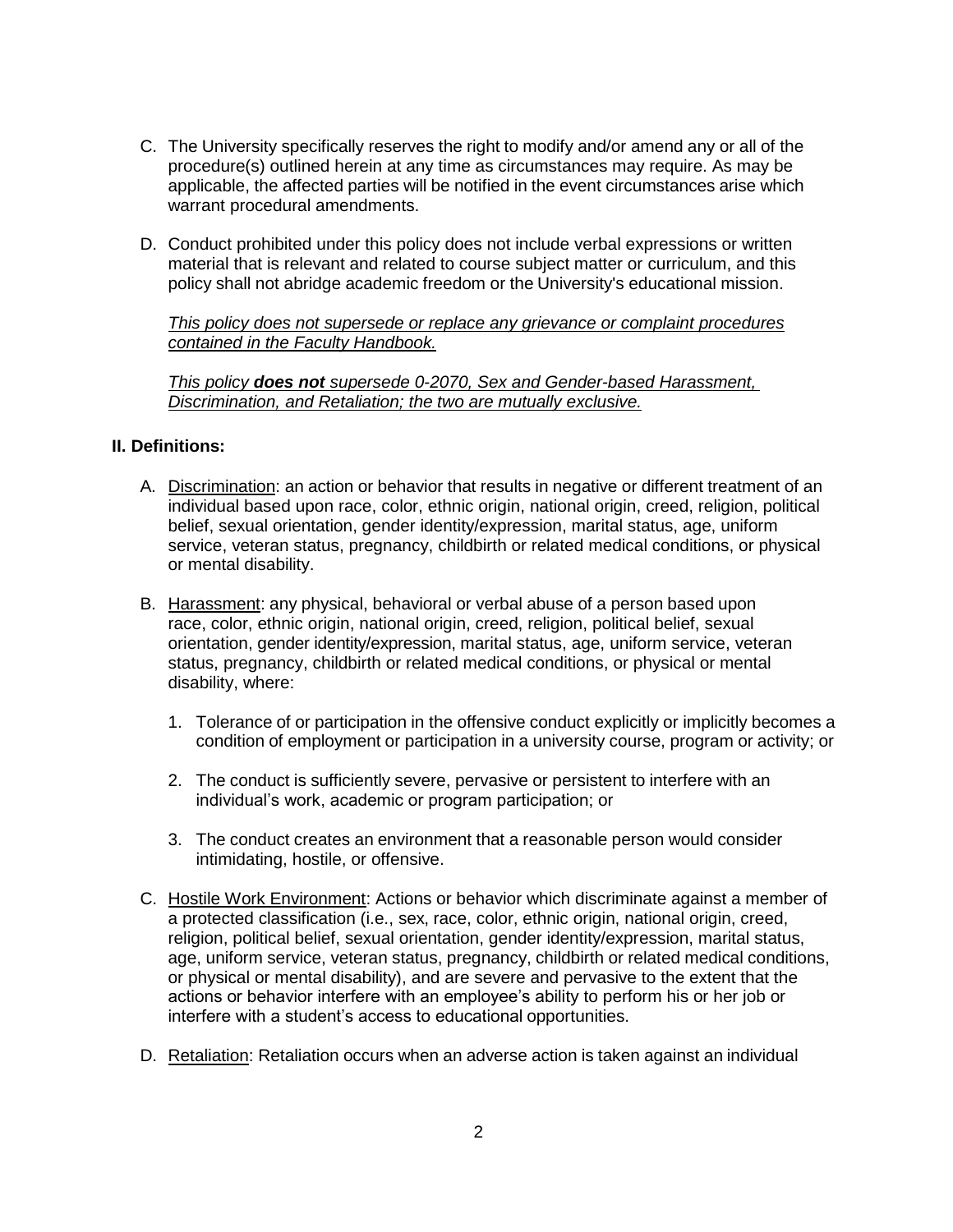because he or she reported a violation of this policy, filed a formal complaint or participated in an investigation of a discrimination report.

E. Members of the University Community: Members of the University Community are its faculty, staff, students, and volunteers, as well as customers and visitors of the University.

#### **III. Procedure**

- A. A person experiencing discrimination or harassment but who does **not** desire to make a formal report may consider the following alternatives:
	- $\triangleright$  Contacting the WKU University Ombuds Officer for information and quidance; and/or,
	- $\triangleright$  Clearly informing the alleged offender / harasser that the behavior is offensive, unwelcome and will not be tolerated.
- B. Formal Report / Procedure: Emphasis shall be on getting at the facts, assuring those facts are reported accurately to the proper authority, and providing a decision based on verifiable information.
	- 1. Stage I / Initial Report
	- a) A complaint of discrimination or harassment should be submitted within thirty (30) calendar days of the most recently alleged discriminatory, harassing or retaliatory action to the Equal Employment Opportunity/Affirmative Action/University ADA Services (EEO) Director.
	- b) Any individual who believes he/she may have experienced or observed conduct which is in violation of this policy should report this information immediately to the EEO Director.
	- c) Any **dean, director, faculty member, department head, manager, supervisor, or other individual with supervisory or administrative responsibility** who learns of, or receives, information that conduct in violation of this policy has occurred (or is occurring) must immediately report that information to the EEO Director.
	- d) The EEO Director is Mr. Joshua Hayes; his **contact information** is:

Wetherby Administration Building, Room G33 Western Kentucky University 1906 College Heights Blvd. #11009 Bowling Green, KY 42101-1009 Phone: 270-745-5121 Fax: 270-745-3199 E-mail: [joshua.hayes@wku.edu](mailto:joshua.hayes@wku.edu)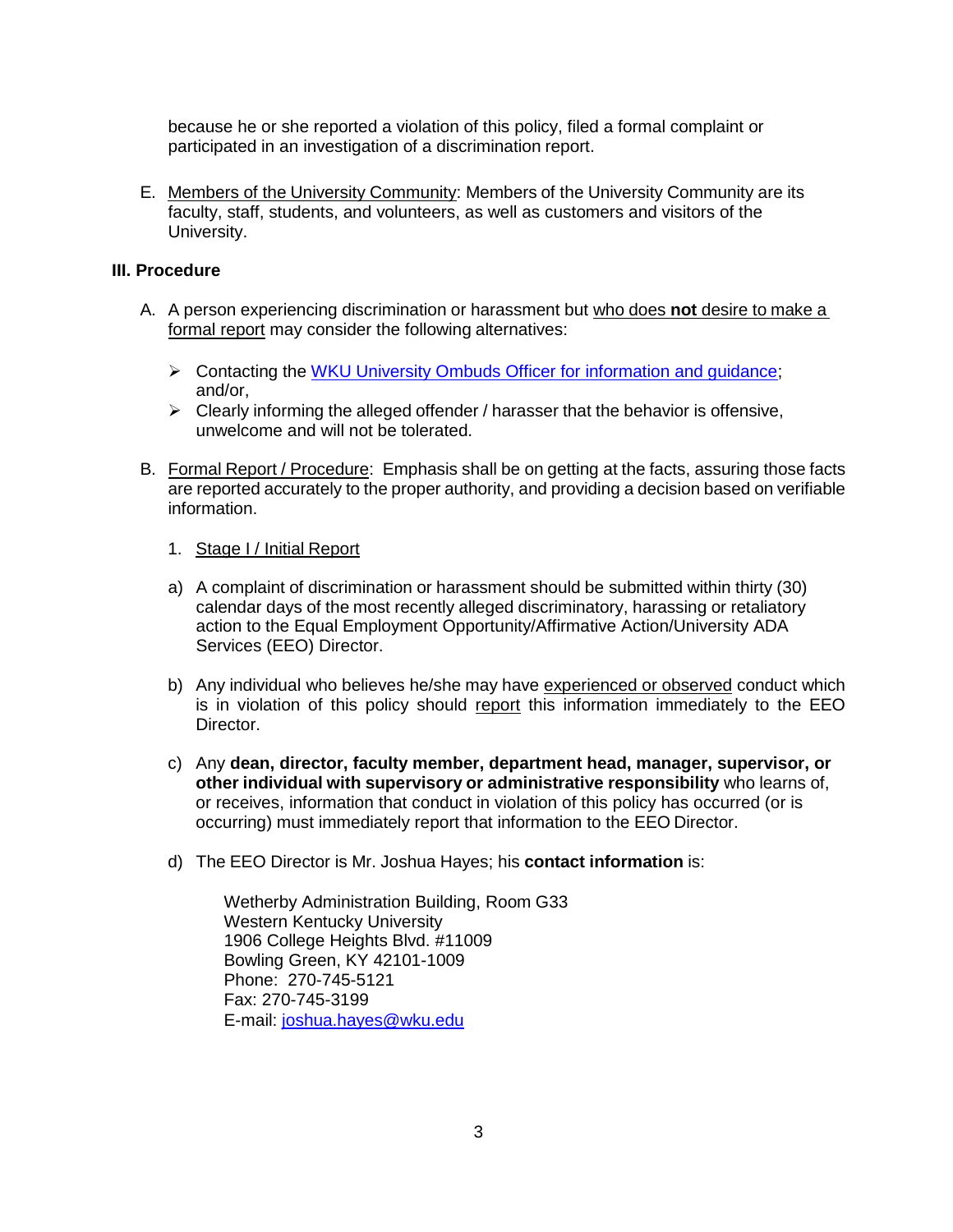- e) Upon receipt of information, the EEO Director will either initiate stage 2, or if the report / complaint is an allegation of student to student violation of the policy, the EEO Director will refer the report / complaint to the Vice President for Student Affairs, who will initiate stage 2.
- f) The EEO Director shall also notify the Title IX Coordinator of any reports or complaints received.
- 2. Stage 2 / Investigation
- a) Investigator: Responsibility for investigation of discrimination or harassment complaints:
	- 1) Student to student violations: A report or complaint brought forward by a student where the accused is a student shall be investigated by the Vice President for Student Affairs or his/her designee.
	- 2) Non-student to student violations: Reports or complaints brought forward by a student where the accused is an employee or non-university person (ex: visitor) shall be investigated by the EEO.
	- 3) All other violations: Reports or complaints brought forward by a University employee or non-University person (ex: visitor), regardless of the status of the person accused, shall be investigated by the EEO.

The President has the authority to appoint an alternate investigator as circumstances require and at his/her sole discretion.

- b) Interviews: Upon receipt of the initial report, the investigator will arrange to interview the complainant, respondent and any witnesses identified by the parties as being necessary to the investigation.
- c) Retaliation: All parties involved in the investigation will be informed that retaliation is prohibited against anyone making or participating in the investigation of a complaint. If retaliation is found to have occurred, that may be grounds for immediate termination of employment or expulsion from the university even in the absence of a finding of discrimination.
- d) Determination: In determining whether alleged conduct constitutes a violation of this policy, the record as a whole will be considered, as well as the totality of the circumstances. This means that the nature of the alleged conduct and the context in which the alleged conduct occurred will be examined and evaluated to determine whether the totality of the evidence creates a violation of Universitypolicy.
- e) Time Frame: The investigator shall make a good faith effort to complete the investigation within sixty (60) days of the complaint being filed with the investigator. However, the investigation period may be extended if the investigator believes it necessary for a full and complete investigation.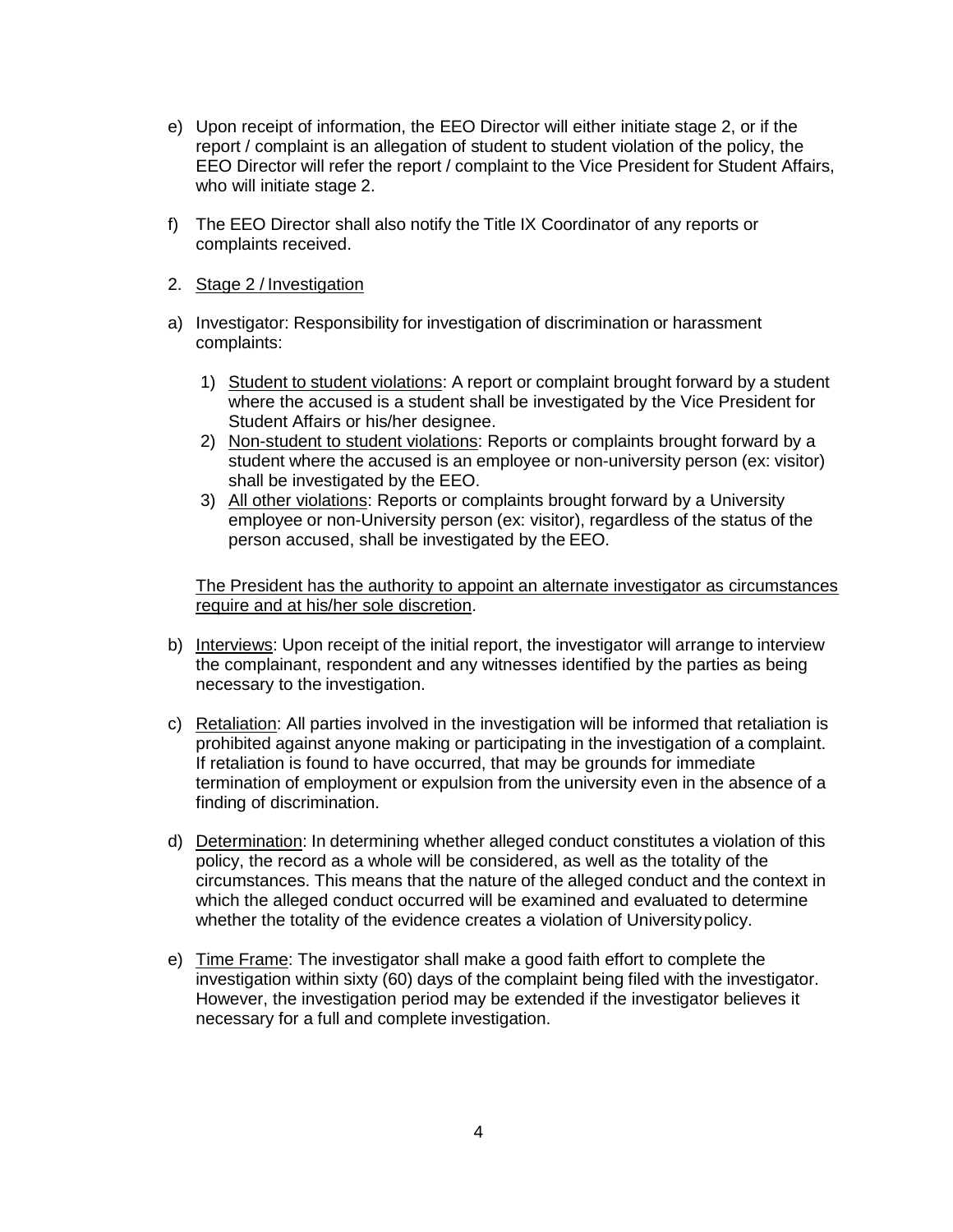- f) Standard: The investigator will review the information, using a *preponderance of the evidence* standard (i.e. more likely than not) to determine whether a violation of the policy has occurred.
- 3. Stage 3 / Findings and Resolution
- a) Finding of No Violation: If the investigator finds that a violation of this policy has not occurred, the investigator will notify the complainant and the alleged offender of the finding in writing. Other parties will be notified as follows:
	- 1) Student to student-violation: If the complainant and accused are students, the investigator may also inform other administrators as appropriate.
	- 2) Employee to student or employee violation: If the complainant is a student or university employee and the accused is a university employee, a copy of the finding will be provided to the alleged offender's department/unit head and immediate supervisor, and the Vice Provost (if the accused is a faculty member) or the Director of Human Resources (if the accused is a staff member). The investigator may also inform other administrators as appropriate.
	- 3) Non-University person to student / employee: If the complainant is a student or University employee and the accused is a non-University person, a copy of the report will be provided to the Chief of the WKU Police Department. The investigator may also inform other administrators as appropriate.
- b) Finding of Violation:
	- 1) Student to student violation: If the investigator determines that a violation has occurred, the investigator will notify the complainant and accused, the Office of Student Conduct and other administrators, as the investigator deems appropriate.

The Office of Student Conduct shall determine an appropriate sanction in accordance with the Student Handbook.

- 2) All other violations: If the investigator determines that a violation has occurred, the investigator will notify the complainant and accused, and:
	- i. If the violator is a student, the Office of Student Conduct, which shall determine the appropriate sanction in accordance with the Student Handbook.
	- ii. If the violator is an employee, the offending party's department/unit head and immediate supervisor, and the Vice Provost (if the violator is a faculty member) or the Director of Human Resources (if the violator is a staff member). The EEO may also inform other administrators as appropriate.